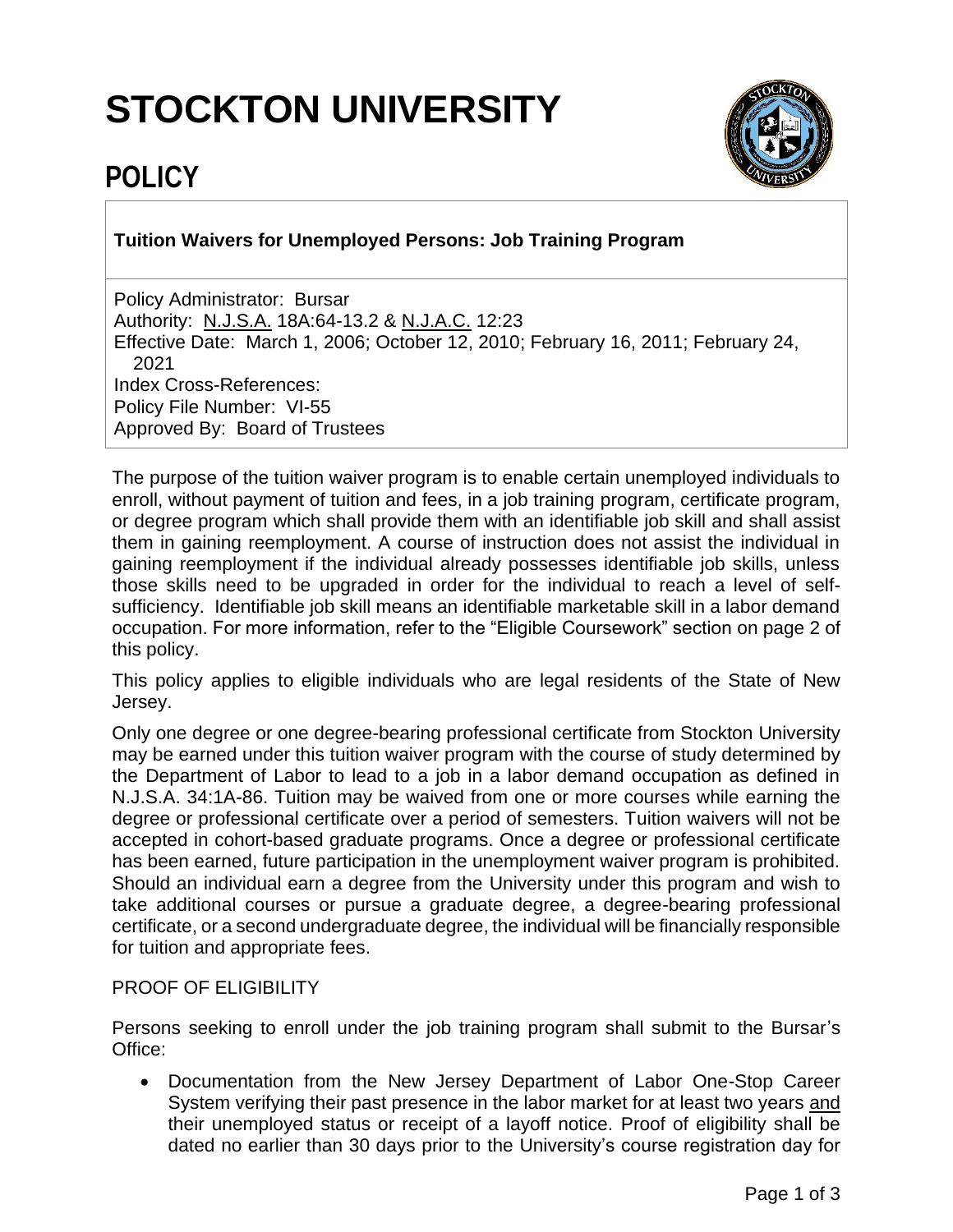eligible individuals for the semester in which the job training course is taken.

#### ELIGIBILITY FOR FINANCIAL AID

- Each eligible individual seeking to enroll in credit courses under this program is responsible for filing a Free Application for Federal Student Aid (FAFSA) financial aid application and providing the University with all information necessary to determine possible financial aid eligibility. The application must be filed on or before the day of registration. If additional information is required, it must be provided within five (5) days of the request or the waiver will be denied. If an individual is ineligible for State or Federal financial aid due to a default on a student loan, enrollment in the tuition waiver program is prohibited.
- In determining eligibility for financial aid, the University shall first consider both State and Federal sources of aid including grants, scholarships and any other sources of financial aid (other than loans) available to the institution's general student population.
- When financial aid (other than loans) is not sufficient to pay the full amount of tuition and fees at the University, the student shall be entitled to have the remaining amount of tuition and fees waived by the University.

#### ELIGIBLE COURSEWORK

- All credit-bearing course offerings are eligible under this program (with the exception of cohort-based graduate programs as noted previously). However, a given course or program shall focus on an identifiable job skill or prerequisite skills for the specific job skill as indicated in the individual's Employability Development Plan approved by the One-Stop Career Center.
- Only those courses in which enrollment space is available on the first day of classes and tuition-paying students constitute the minimum number required for the course shall be open to eligible individuals under this program. Individuals are not eligible for permits in closed course sections or enrollment in an independent study. Students are not permitted to be "wait listed" for a course on the day of registration.
- The University is permitted to designate a separate registration period for eligible individuals seeking to enroll in the program after the registration period for tuitionpaying students is complete.

The University has designated the first day of class each semester or summer sub-term for registration. If a student chooses to register earlier, they will forfeit the right to have their tuition charges waived under this program.

#### EMPLOYMENT DURING SEMESTER

• Any individual participating in this program who obtains employment subsequent to the commencement of the semester shall be permitted to complete the semester in progress as a participant in the program.

#### APPLICATION OF GENERAL INSTITUTIONAL RULES

• Students participating under this program shall be governed by those procedures and rules applicable to the University's regularly-enrolled student population,